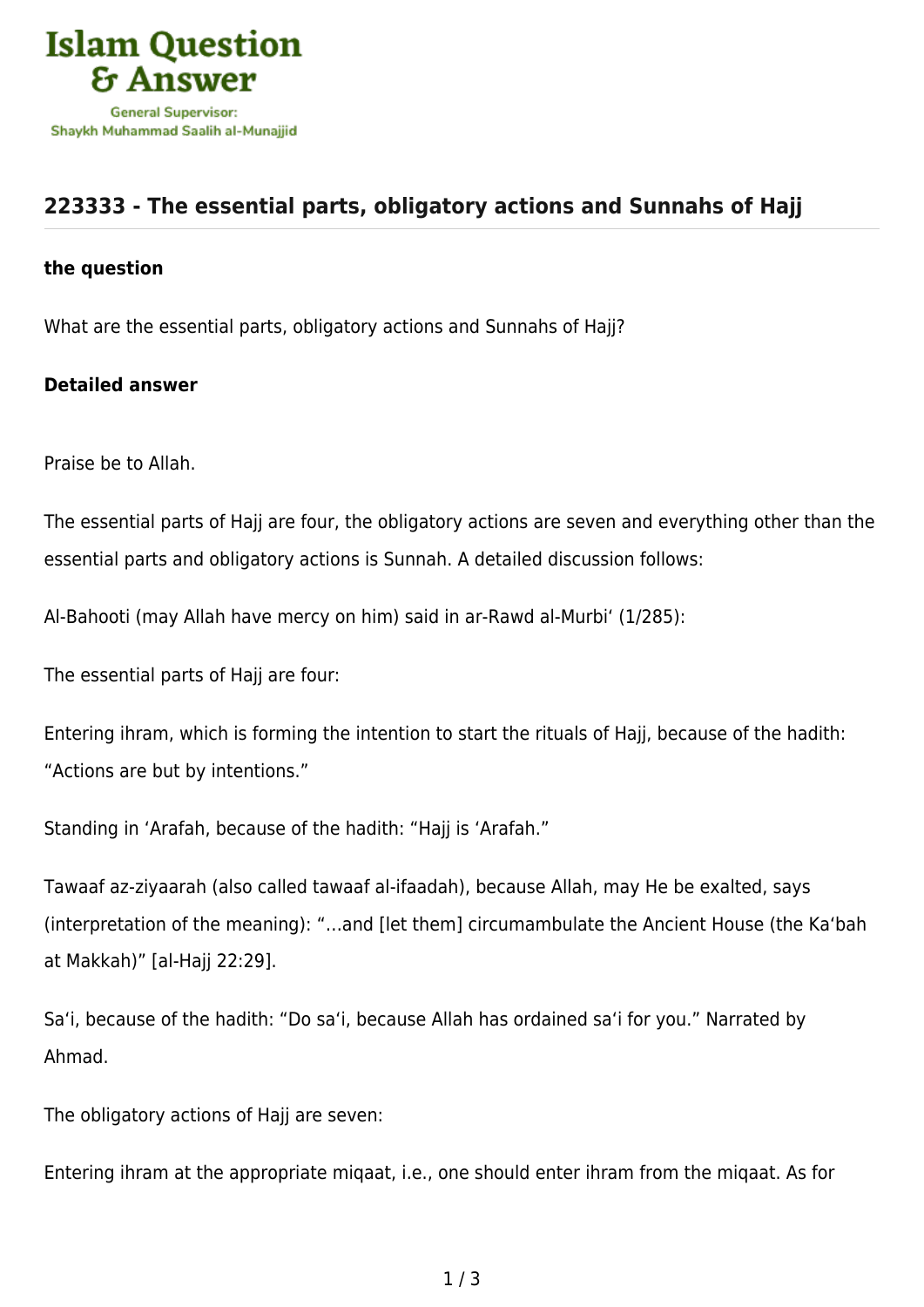

ihram itself, it is an essential part of Hajj.

Standing in 'Arafah until sunset, for the one who reaches there by day.

Saying overnight in Mina during the days of at-Tashreeg (the  $11<sup>th</sup>$ ,  $12<sup>th</sup>$  and  $13<sup>th</sup>$  of Dhu'l-Hijjah), except for those whose job is to bring water and tend livestock.

Staying overnight in Muzdalifah until after halfway through the night, for those who reach it before that time, except for those whose job is to bring water and tend livestock. [Some scholars regard staying overnight in Mina as one of the essential parts of Hajj without which Hajj is not valid. Ibn al-Qayyim (may Allah have mercy on him) expressed this view in Zaad al-Ma'aad (2/233)].

Stoning the Jamaraat in the right sequence.

Shaving the head or cutting the hair.

Farewell tawaaf (tawaaf al-wadaa').

[If the pilgrim is doing tamattu' ('umrah followed by Hajj, exiting ihram in between) or qiraan ('umrah followed by Hajj without exiting ihram in between), then he must offer a sacrifice (by slaughtering a sheep), because Allah, may He be exalted, says (interpretation of the meaning): "whosoever performs the 'Umrah in the months of Hajj, before (performing) the Hajj, (i.e. Hajj-at-Tamattu' and Al-Qiran), he must slaughter a Hady such as he can afford, but if he cannot afford it, he should observe Saum (fasts) three days during the Hajj and seven days after his return (to his home), making ten days in all. This is for him whose family is not present at Al-Masjid-al-Haram (i.e. non-resident of Makkah)" [al-Baqarah 2:196]].

The rest of the actions and words of Hajj are Sunnah, such as tawaaf al-qudoom, staying overnight in Mina the night before 'Arafah, idtibaa' [uncovering the right shoulder from the beginning of tawaaf until the end, by placing the middle of the rida' (upper garment) beneath the right armpit